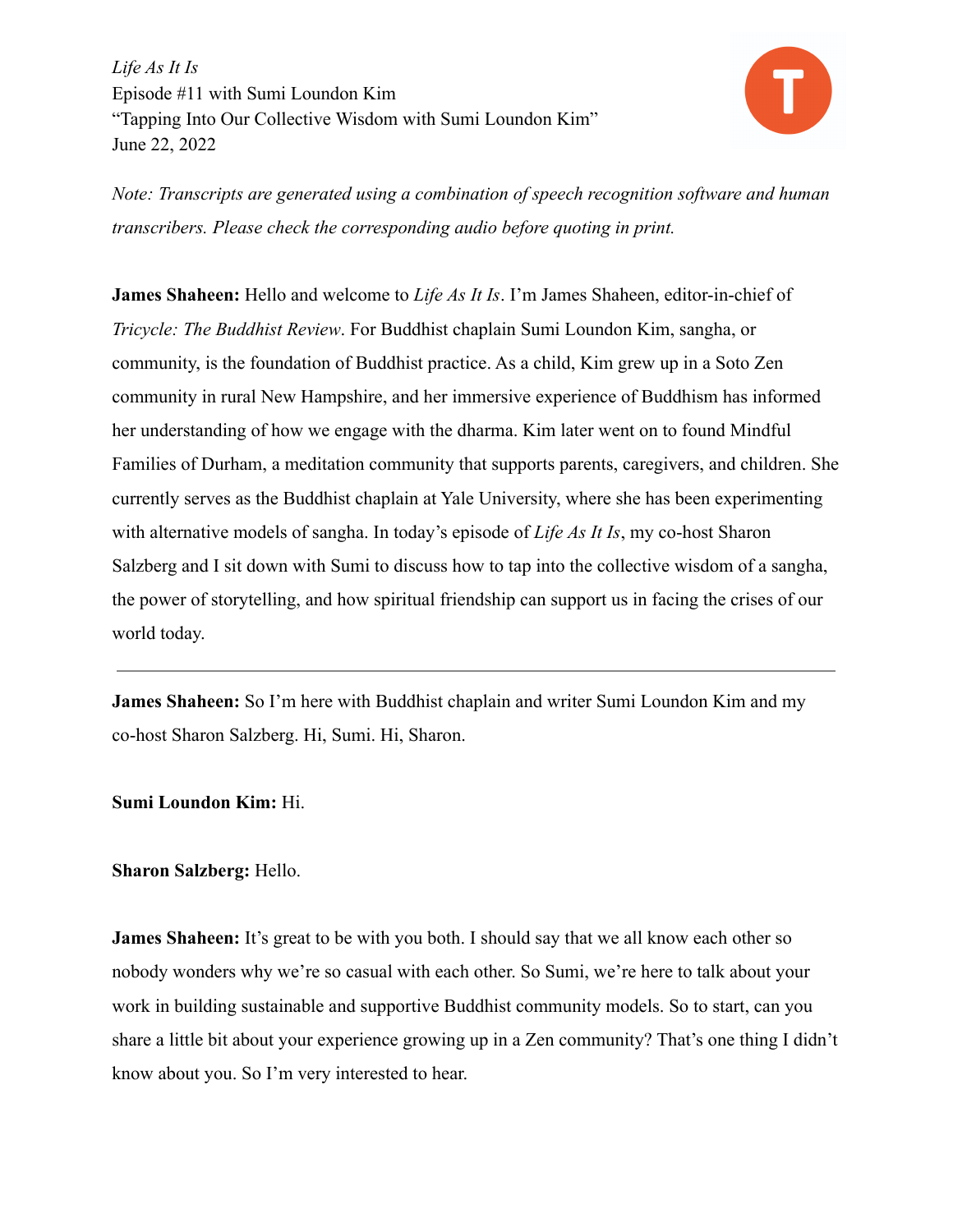

**Sumi Loundon Kim:** Oh, you didn't know that?

**James Shaheen:** No, I didn't know.

**Sumi Loundon Kim:** Yeah, so in the early 1970s, both my parents were involved in a Soto Zen community in rural Vermont, they relocated to rural New Hampshire across the river, and I was born into that in 1975. My first experiences with Buddhism were very immersive. It was really through shared space, shared time, a shared schedule, that I absorbed the early lessons of the path of the dharma. And I later realized it's somewhat unusual. A lot of other people I know come to the dharma through reading, through studying the philosophies of Buddhism, and through meditation practice. And so I keep coming back to this theme of sangha, of community, throughout my growing up and my college career, my grad school career, and now professional work because of these early beginnings in that Zen community. I lived there till I was about nine years old.

**James Shaheen:** Wow. So you sort of absorbed the teachings through the living model. Is that right in some ways?

**Sumi Loundon Kim:** Exactly. One thing that I came to learn about later is the two ways that people learn things, especially children. One is through implicit learning, and one is through explicit learning. I began to notice that my own children would phrase things certain ways, that their body posture and mannerisms would be certain ways, and I came to see "Oh, that's exactly the way I do that, or exactly the way my husband does that." We never directly taught them that this is how you should walk, this is the type of things you would say, but somehow, they were living those out. And just in the course of studying how young people develop, I came to learn that what was happening is that they were learning implicitly, through nonverbal absorption, the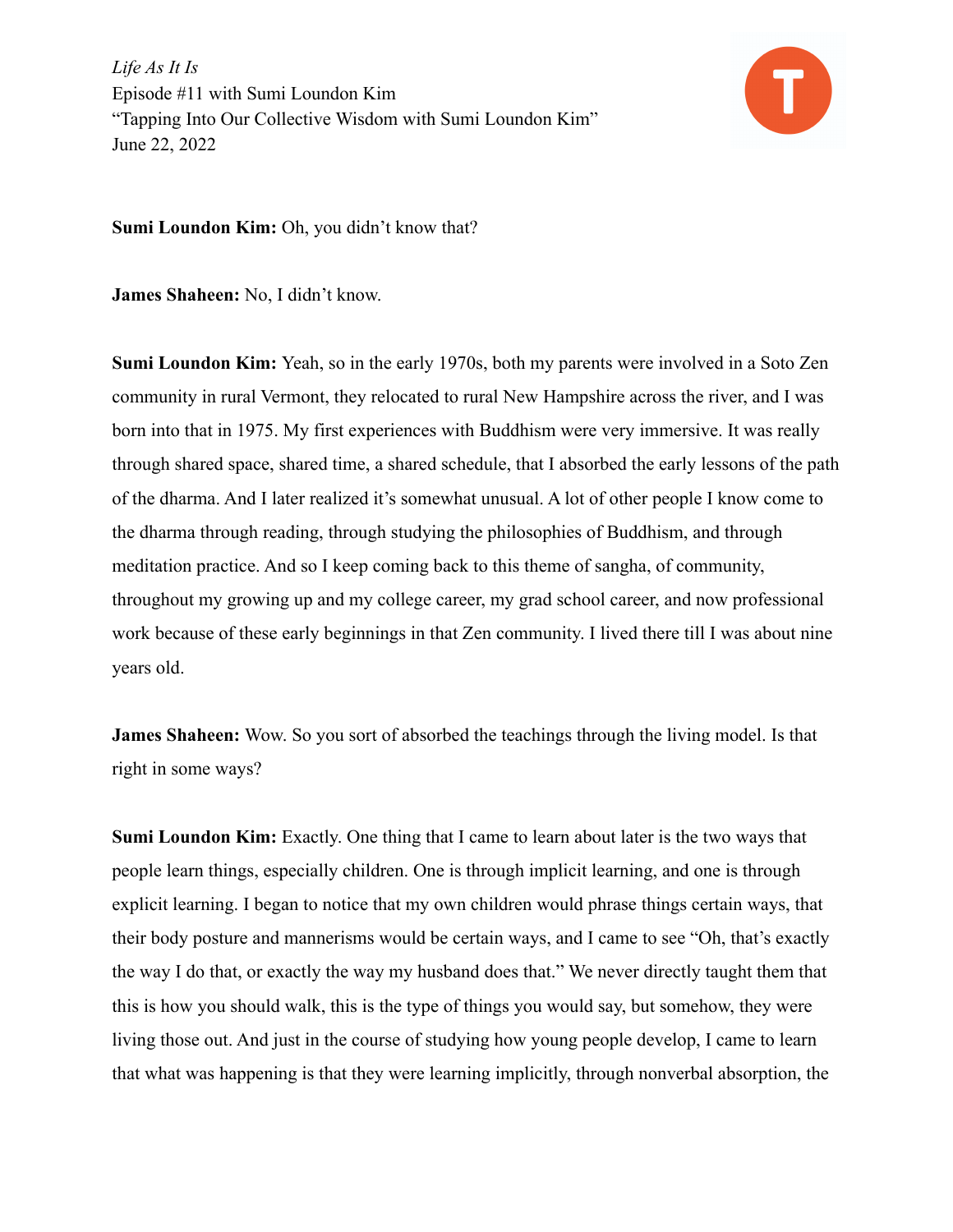

ways and culture of my husband and me. We could contrast this with explicit learning where we tell the child this is what you need to do, or this is how you do this project, and so on. I think that while we have plenty of explicit learning in our dharma centers, I could see more room for implicit learning, where people can spend time together and begin to absorb the way we are in the dharma with each other. I think modeling from others is incredibly important. When I look back on the time that I lived and worked at Barre Center for Buddhist Studies and the time that I've spent at IMS up the hill, I can see that I was watching how the teachers interacted with the staff, how the staff interacted with each other, how yogis comported themselves. It's probably a little alarming to you, Sharon, to think, "People are looking at me and modeling themselves on how I behave?" But I think that especially because I was young, I was looking for how people embodied what they were practicing. And then thankfully, I was around really good people, and so I started to absorb a little bit of that comportment myself.

**James Shaheen:** So how did growing up in the community that you did inform your interest in how we can develop and strengthen sanghas?

**Sumi Loundon Kim:** Well, I saw for myself the benefit of living and spending time with other people who are practicing the same undertaking. In retrospect, I think that doing that together made what we were doing, while well outside the mainstream of American culture at that time, it made it normative. This is how we conduct ourselves. We pay attention. We think of others. We perform acts of service. And so when my kids were very young, I definitely wanted them to have a good grounding in mindfulness practices and some of the basic teachings from the Buddhist tradition. But I couldn't really see myself as a parent trying to fold that in. I mean, to some extent, I could. But it would all get wrapped up in everything else that I'm teaching them: pick up your clothes, wash the dishes, brush your teeth, be mindful. I didn't really want to do it that way. And so I started a family community basically for them. And it turned out to be a very popular idea for the people in that area of Durham, North Carolina. And so while those families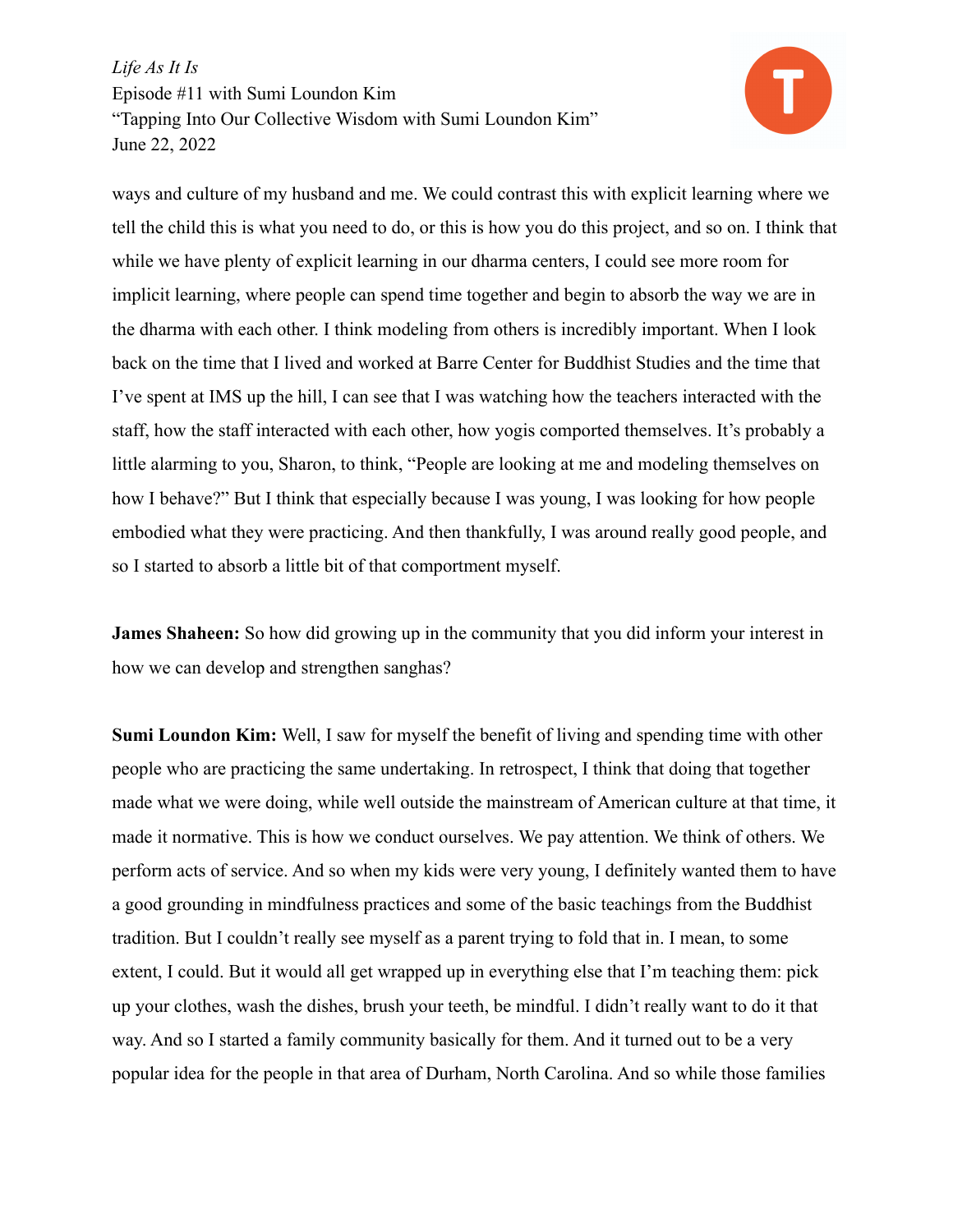

didn't live together as I had growing up, we did meet once a week, and parents practiced meditation while children had time to learn mindfulness skills. And again, I think that all of us coming together even once a week for a few hours, the volume of people present made everything normative for the children, but also to some extent for the parents. And it really reinforced the learning by undertaking it together rather than as individual families or individuals ourselves.

**Sharon Salzberg:** Sumi, I've forgotten, because I perpetually forget, how old were you when you came to IMS to begin with?

**Sumi Loundon Kim:** 16.

**Sharon Salzberg:** And how old is your daughter now?

**Sumi Loundon Kim:** Oh, goodness, she's 16. I didn't realize that.

**Sharon Salzberg:** Whoa. That was just intuitive.

**Sumi Loundon Kim:** I love that. She's coming on the teen retreat, which I did 30 years ago.

**Sharon Salzberg:** Fabulous. That's so great. So when your children were preschoolers, you started Mindful Families of Durham, which is a meditation community that supports parents, caregivers, and children in their mindfulness practice. So what inspired you to form that community?

**Sumi Loundon Kim:** Basically, I wanted my children to learn mindfulness skills and core Buddhist teachings from other caring adults who were not me because they could learn it from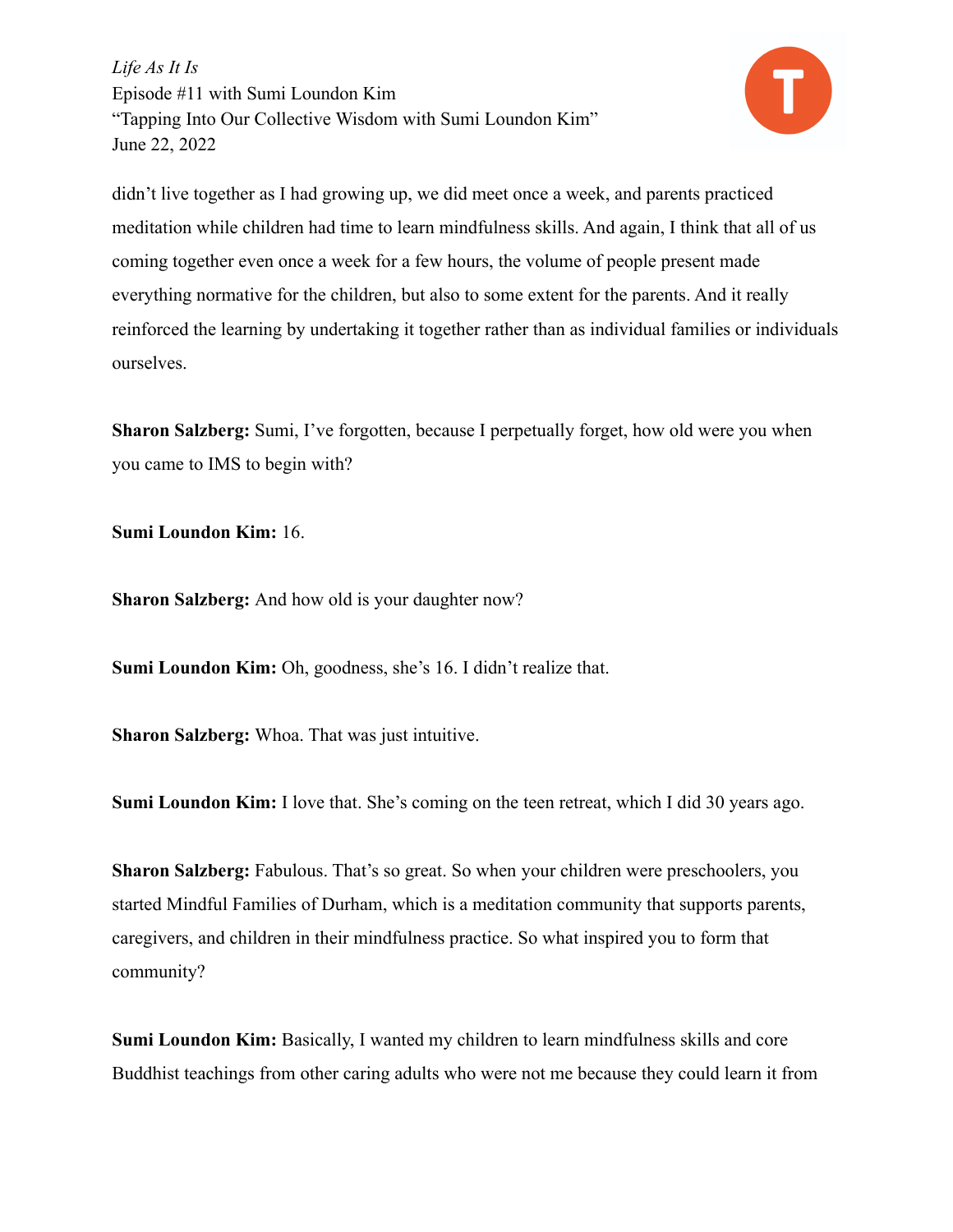

me, but I had so many other things that I had to teach them—plus I was their chief chastiser, as many parents are. So I felt it would be beneficial for them to be able to receive it better if they were learning from other adults and also if they were with other children learning at the same time, which is something I benefited from. I lived in a community that had a lot of children, and we were all practicing meditation and Tai Chi and all doing cleaning and gardening and so on.

**Sharon Salzberg:** So at least at some point, when you were in Durham, you and your husband were house parents, right? I remember you making soup a lot.

**Sumi Loundon Kim:** Too much soup.

**Sharon Salzberg:** So I'm just thinking about how your children also maybe have an expanded idea of family and adulthood and community.

**Sumi Loundon Kim:** Great question. Actually, we did live in a dormitory of 400 students. At Duke University, we were faculty in residence. That was the title. And the kids did grow up with young adults all around them 24/7, sometimes for the better, often for the ill. They knew what pot smoke smelled like way too young. But yes, I think that living with other people probably has given them an expanded sense of community. And I do see a certain fluidity in them now in the way that they can enter a room and very naturally become present to everyone there and circulate. They have natural social skills. It's something I've seen with other children who grow up in community. It's like a first language, just how to be around other people together, how to move around the room, how to both share yourself but not overwhelm others. Lots of things like that.

**Sharon Salzberg:** What would you say the goals of Mindful Families were?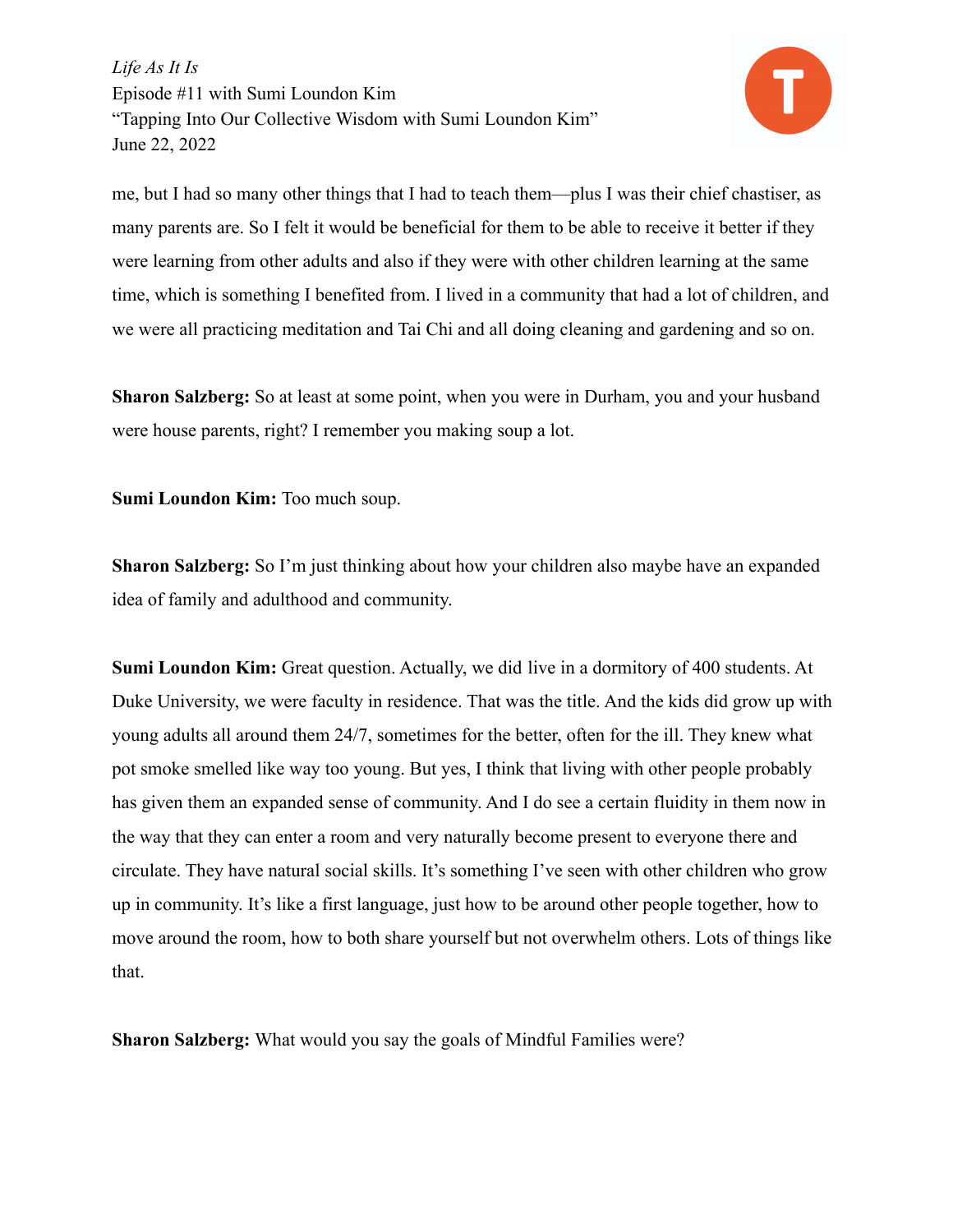

**Sumi Loundon Kim:** And thankfully, still are. It's still around. I left them four years ago, and now it's in the hands of an extraordinarily capable group of parents. The community is built to introduce both secular mindfulness and Buddhist points of view and practices primarily to young families. So parents have children anywhere from the ages of, say, two to middle school. We've always struggled to find something for teenagers. It's somewhat like church but without the Christian part. So it meets on Sunday mornings, and there are Sunday school teachers. They're called sati, or mindfulness, schoolteachers. And the children are divided out into classes where they have a range of arts and crafts and learning something about mindfulness and story time and time to play together, while the parents go off, learn some meditation themselves, and enter into discussion groups. I think if you came on any given Sunday and you hadn't had children, you might be a little overwhelmed. The amount of noise and running around and toys on the floor and popcorn here and there. The environment is not at all like a dharma center. But we found that in order to accommodate children, we needed to kind of open up the space and have it be a little more welcoming for the energy of children. As a result, it's also fairly social. So there's this kind of meet-and-greet period where people can come in and chat with each other, grab a snack, grab a cup of coffee or tea, and then there's social time afterwards. There's always football or a soccer ball around.

**Sharon Salzberg:** Did it become virtual during the pandemic?

**Sumi Loundon Kim:** Yes, they did go virtual. And amazingly, they sustained it. I don't know how they did that.

**Sharon Salzberg:** Did anything surprise you about working with families as you created these communal spaces? Because it couldn't be the total replication of your childhood.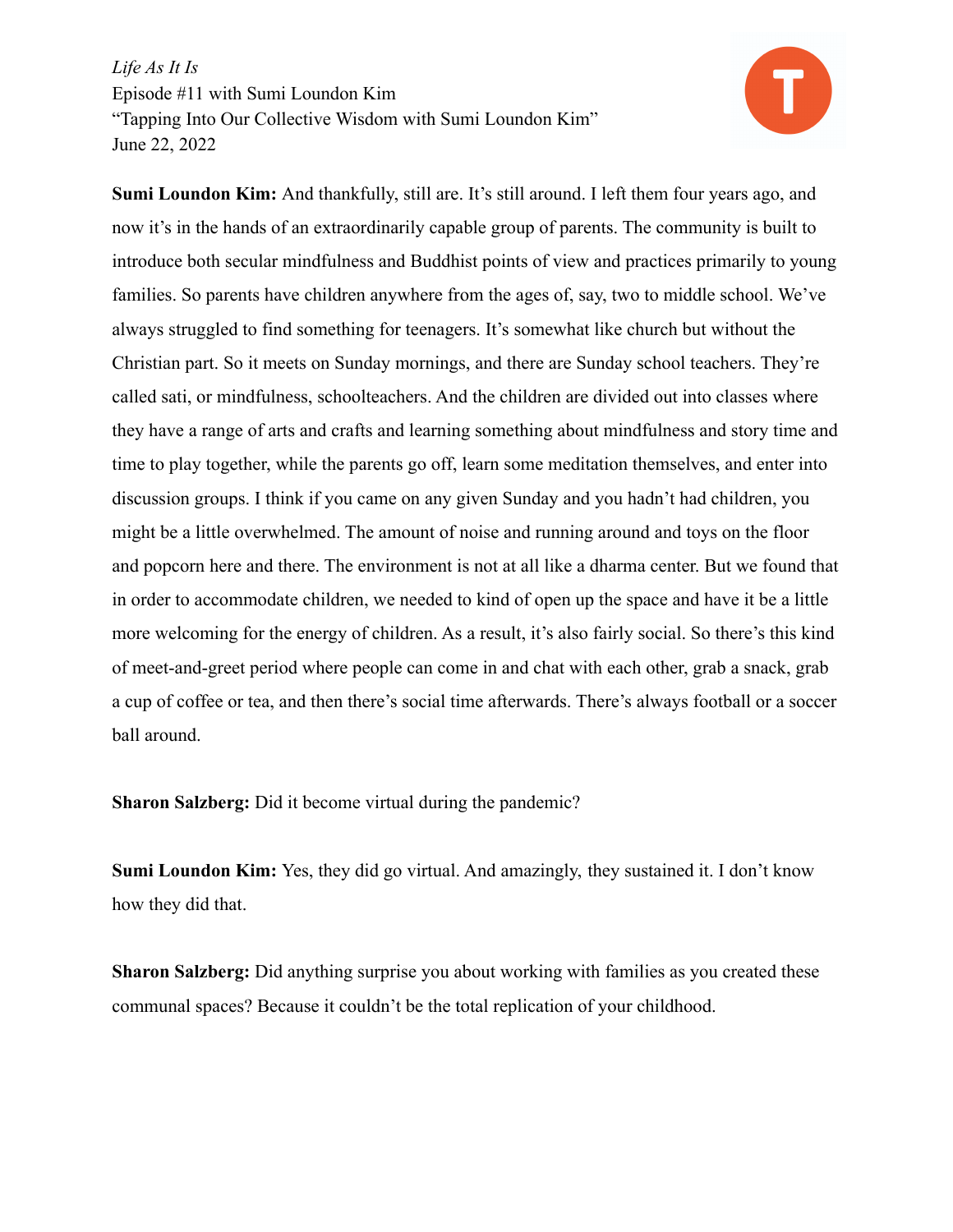

**Sumi Loundon Kim:** Right, yes, it's not residential. I was surprised by two things. One is how needed that kind of programming was. When I started it. I remember posting on the neighborhood listserv, "Hey, does anybody want to blah, blah, blah?" thinking this is either going to bomb or be a great idea. And it took off. Within weeks, we had 12 families interested. So I was surprised by that. The other thing I was surprised by is I thought this will primarily be a children's program, and we'll throw something in for the parents. Over time, it became really clear to me that the main energy for the group and the main thing that was sustaining it was how much parents needed to come together with each other and really think about developing themselves. And that led me to become aware of the basic principle that the apple doesn't fall far from the tree. If there are problems with the children, look at the parents. The parents needed to look at themselves. That sometimes is a bit of an ask, and you have to come around to that very carefully. Because a parent doesn't want to think, oh, the issues with my child start here. Most parents don't want to look at that: I'm bringing them for mindfulness so that you can fix them with it. But over time, particularly as they begin to learn meditation, I think that self-reflection does start to come in and they realize, "Oh, I've got some healing work to do myself." And so then the project of being in that community really changes over to the point where parents would come, and if their kids couldn't make it, fine.

**Sharon Salzberg:** That's great. So would you say that your own approach to parenthood evolved through your work with Mindful Families?

**Sumi Loundon Kim:** Yes, completely. I myself went through that stage. Not that my kids had problems. They're really wonderful kids. But in the moments where I could lose my temper and get frustrated, I over time came to see it's not the child. And so that began a pretty thorough reorientation. But the beautiful thing is that the more that I worked on my relationship to myself, almost as if I were reparenting myself, the more I naturally became a better parent. I didn't have to use mindfulness to become a better parent in that kind of applicatory way. But instead, I really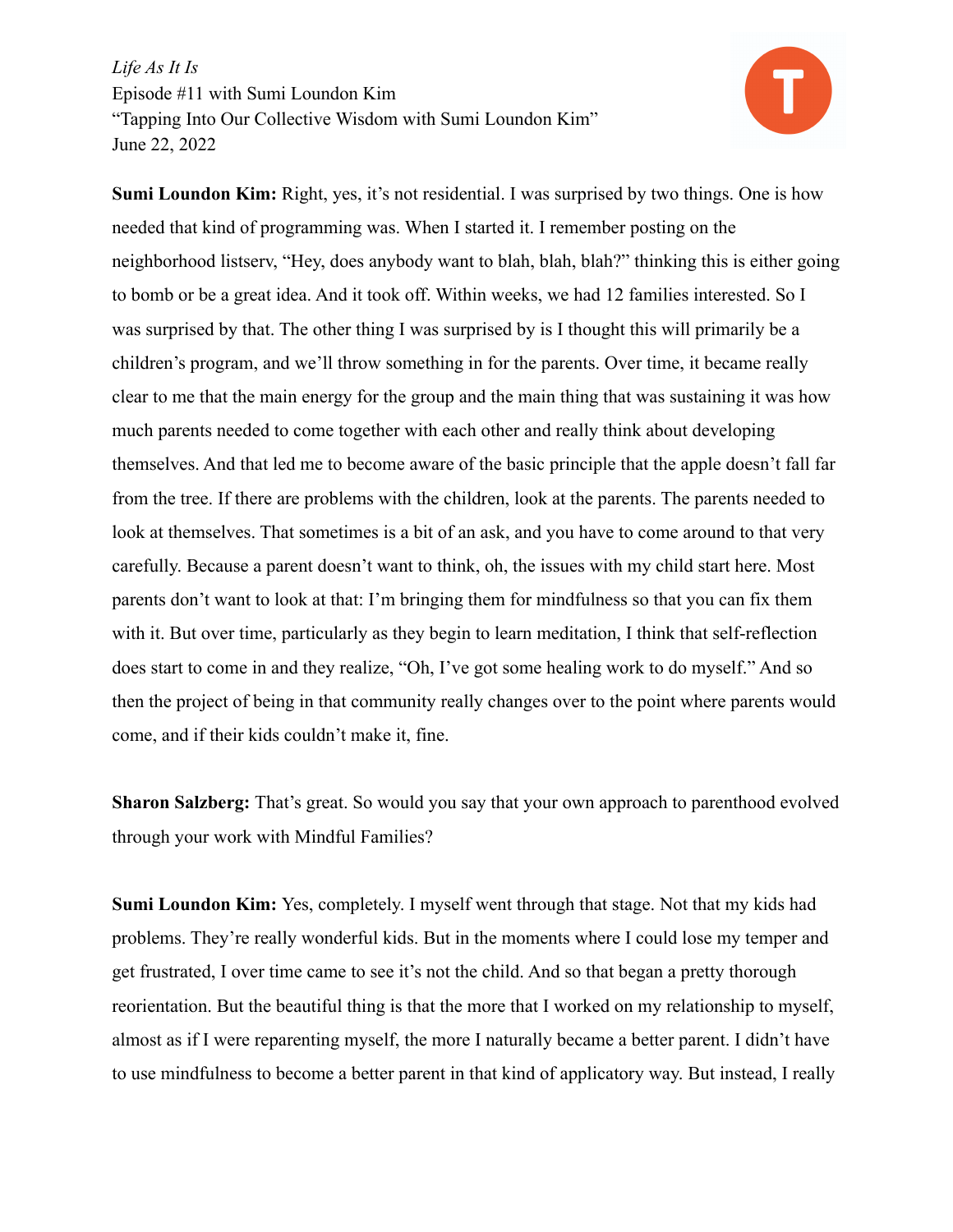

just needed to put the effort and energy into my own healing, my own journey, and then I would really get a two-for-one deal. I would not only get my own benefit, but it would very naturally benefit my children. And that's where metta practice became so, so important because once I could hear, as you often teach, Sharon, that inner critic, that voice, which is usually adopted from a harsher judgmental parent—I wouldn't say usually, but it can be; in my case it was—I realized I had to revise that voice. The way that I talk to myself is the way that I talk to my children. No wonder I'm harsh, no wonder I'm critical with my children. So I embarked much more seriously on *metta* practice for myself. That inner voice began to change. And then voila, the way that I talk to my children and also, importantly, to my spouse is so much softer, more forgiving. Still, we can set boundaries and expectations, but the way it's done in the tone of it is very different.

**Sharon Salzberg:** Just in case anybody is unfamiliar with the word *metta*, it translates as lovingkindness. So Sumi's talking about the particular methodology of meditation that really emphasizes the quality of lovingkindness.

**James Shaheen:** So Sumi, right now you're the Buddhist chaplain at Yale. Can you talk a little bit about creating spaces of community and belonging for college students? I ask in part because a lot of college students have to be showing up without a strong sense of community. Certainly, they didn't grow up with the sense of community that you did.

**Sumi Loundon Kim:** I was very curious to see what would happen coming out of the lockdown portion of the pandemic. So we had a year where pretty much everything was remote, including the Buddhist program. So we weren't able to meet in the beautiful Buddhist shrine room that's very central on campus. But when things started up in the fall of 2021, we could be back together, although masked, and I wasn't sure anybody would come back. But what happened instead is that the room filled to capacity cheek to cheek. There was a lot of interest. I think the reason for why people wanted to be in that meditation room was being driven by two things. One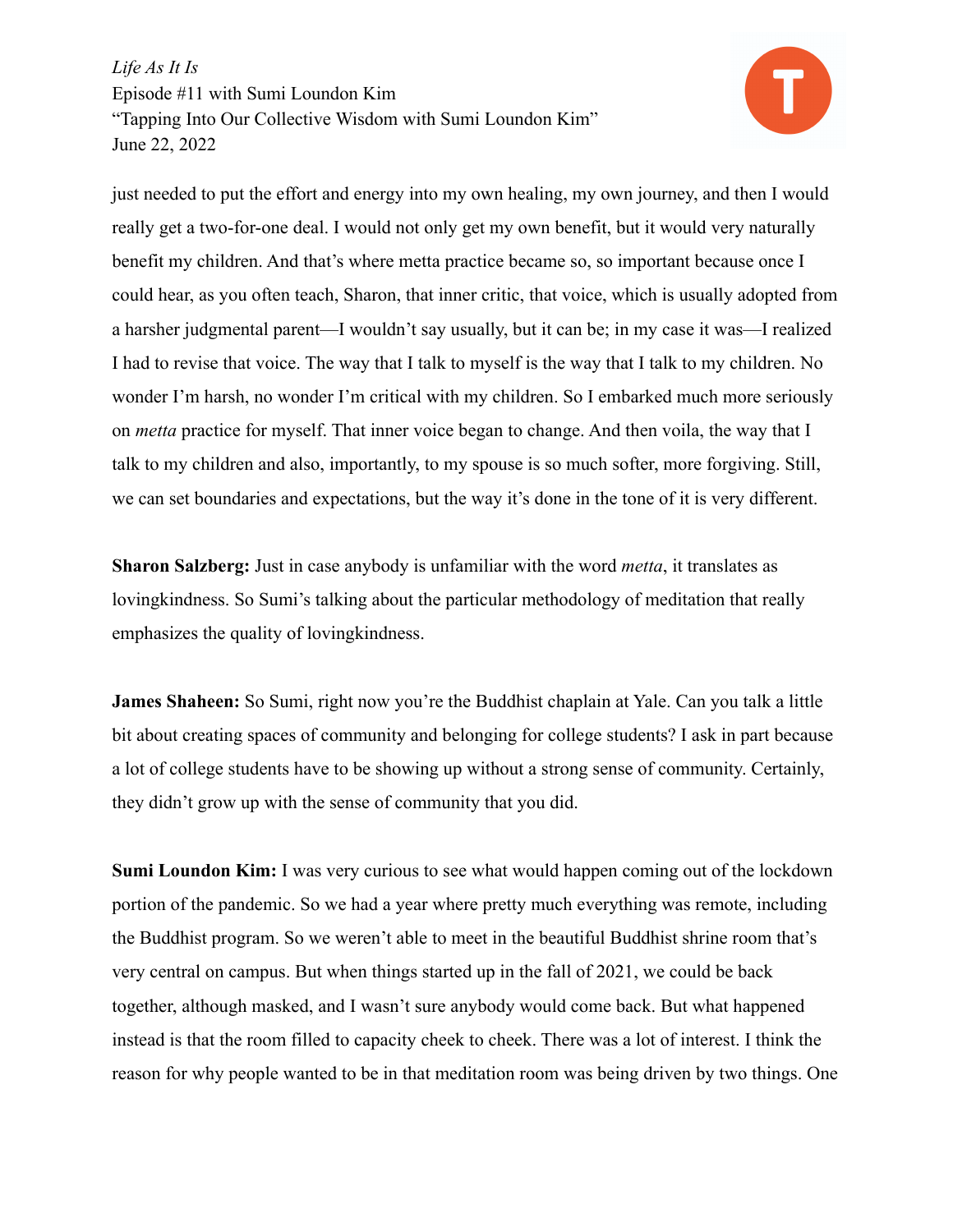

is they had been isolated for many, many months. And as a result of that isolation, they had a lot of time for introspection. Some of the students later shared very directly that they had oriented their life in one way around a career and materialism and professional success. And then after spending time alone and reflecting on things, they had come to see the vacuity of some of those pursuits and now wanted to pursue something spiritual and more meaningful. So many were driven by that extended period of internal reflection but also desperate for the company of others. And what space offers that very unusual combination of both being with others, as well as skills for going even deeper in oneself and providing that kind of structured self-reflection, but a Buddhist meditation space? It's perfect. So the room became full to capacity, and I noticed that the students were very excited to see each other.

I also, during the pandemic, did some further self-education and tried to learn some new ideas. One of the things I stumbled across was something you've probably heard of, which is polyvagal theory. And this is a revised understanding of how our nervous system might be structured. I like saying polyvagal theory because I feel like it makes me sound really smart. But it's not that hard to understand. So one of the propositions is that we have this set of nerves in the front of our body. They're called the ventral vagal nerves. And these nerves are our prosocial nervous system, which asks the question, "Am I safe?," scans the environment to look for safety, and gets the answer through the social cues of others: a friendly wave, a smile, a tilt of the head, eye contact. And so when our nervous system is around other people and is getting those signals, 'Yes, I like you, I'm friendly, I don't pose a threat to you," then this ventral vagal nerve gets soothed and reassured and can be quite calm. And so as the students came back in to the meditation space, I thought, huh, here are all these ventral vagal nerves greeting each other, and wouldn't it be great if we drew on this idea and just gave people even more permission to introduce themselves to each other because typically, in a meditation space, people arrive, they beeline for the meditation cushion, they face forward toward the teacher or the altar, they listen, they meditate, and then they beeline back out with very little contact with the people around them.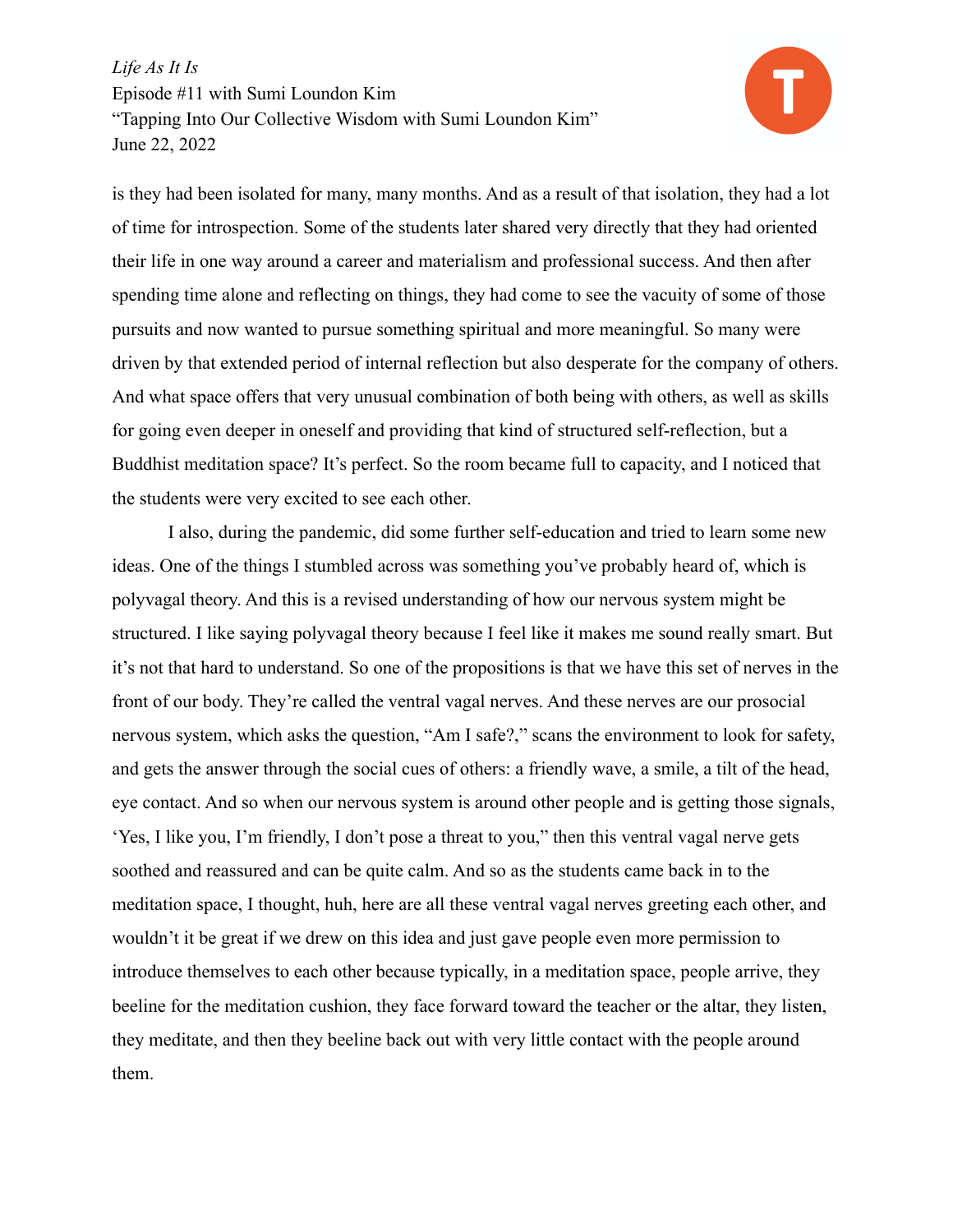

Some of the students would enter the meditation space exactly in that way. I could see that they were a little uncertain, like, "Am I OK here? Are other people like me? I'm not Buddhist, is that OK?" So, this year, unlike previous years, I built in a meet-and-greet period right at the beginning of each time that we met. I said, "Please turn to your neighbor." It sounded very churchy: "Please turn to your neighbor, say hello, share your name, what your major is, and so on." And as soon as I gave people permission to do that, I could feel the energy of the room go way up. People were so happy to find, "Oh, I am welcome here." And then we would, after a few minutes, come back to our session, and we would do the meditation. And I suspect that that few minutes of social time is actually conducive to better meditation practice because at the unconscious level, the person isn't wondering, "Is the person behind me safe? Is the person to my right safe, to my left, in front of me?" They already knew. They already got that smile, that eye contact, that tilt of the head, that gave them the information, "Yes, I'm safe." And when we feel safe, I suspect we relax more. And when we relax more, it's easier to meditate. So I'm definitely going to do this from here on out.

**James Shaheen:** Right, it's interesting. I mean, you talk about how social interaction can help deepen the practice. But how, when we go deeper in ourselves, does that make us more social? And I ask because these two things are often seen as very separate, so I'm very interested in how you see them supporting each other.

**Sumi Loundon Kim:** It's a good question. Well, when we sit quietly, we're becoming more attuned to how we're feeling inside. But we're also becoming more attuned to what is in our external environment. We become a little calmer, a little more receptive, and so then, as we come out of a meditation practice and we might turn to another for a small-group discussion, often I do small-group discussions, we're listening better, tracking how we're feeling, what's happening in our body, what kinds of responses are being elicited as we listen to others. And so that intimacy and connection with ourselves, as well as awareness of others and awareness of the environment,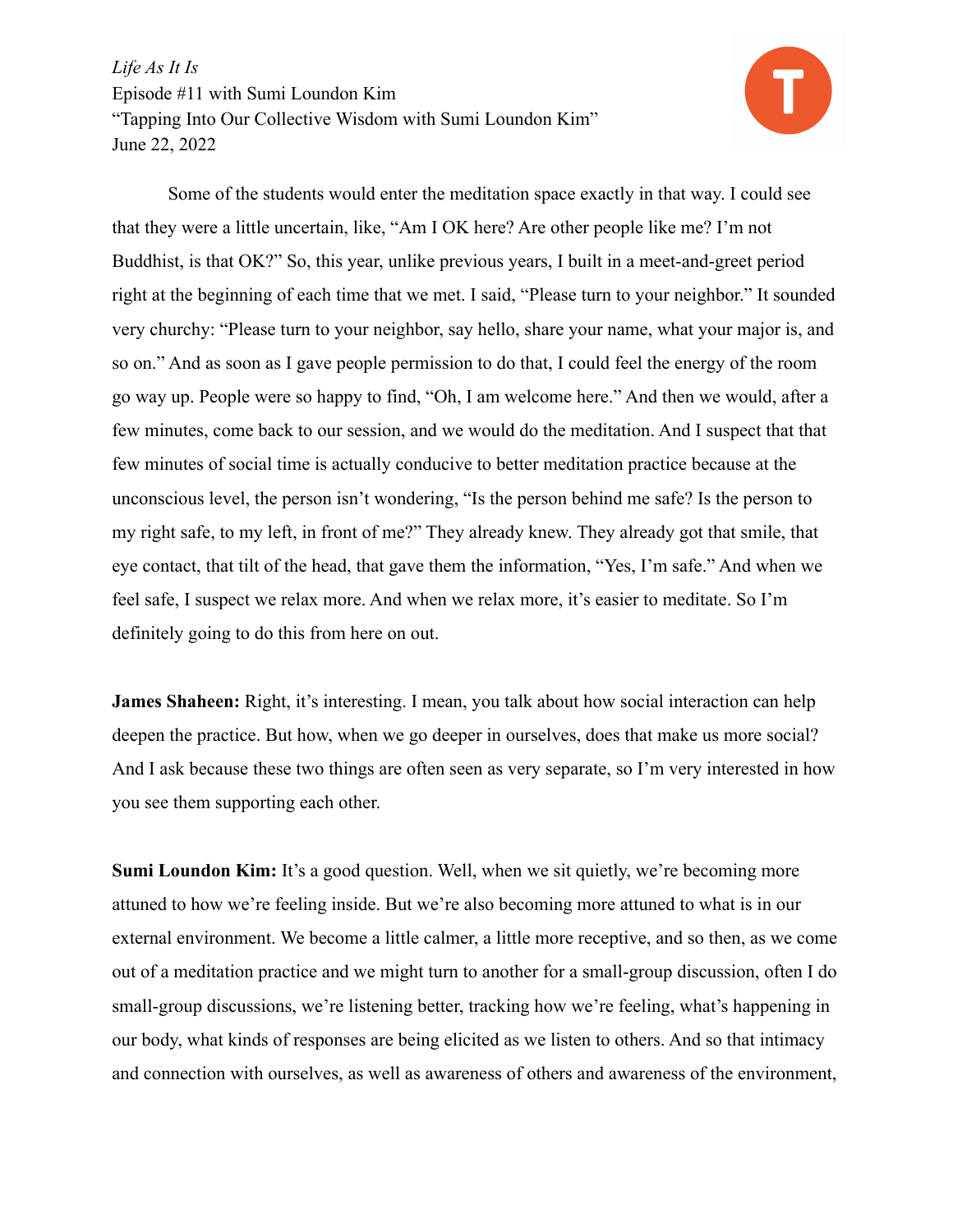

is very conducive to a social interaction that is perhaps even more honest, even more compassionate and receptive than when we're arriving to a cafeteria where we're between classes and we have 10 things on our mind.

**Sharon Salzberg:** I'm curious, Sumi, do you ever actually talk about polyvagal theory because what I've seen in different situations is sometimes it's very reassuring. People can blame themselves so much for what they're going through even if they've gone through some terrible ordeal, you know, and you hear "I should be better, I should be more balanced, I should have more equanimity." And I've seen even in terrifically traumatized communities, sometimes people hear about the theory. I remember one woman who had blamed herself quite considerably in an astounding way, because she'd been through some terrible, terrible things. She turned to me after a lecture and she said, "It's just my nervous system." And it was like such a gift.

**Sumi Loundon Kim:** Yeah. I hope that everyone will try to learn a little bit. I know that Dan Harris just did a podcast with Deb Dana on her most recent book *Anchored: How to Befriend Your Nervous System Using Polyvagal Theory*, and I think this way of looking at how we're interacting with the world and how we're feeling, it helps depersonalize it a little bit, just as you pointed towards, Sharon: "Oh, I'm not doing something wrong, or I'm not inherently flawed or bad in some way." And so just getting some basics of polyvagal theory, which is a bigger term than what it really is all about, can be extraordinarily helpful. The author has some pretty practical exercises on how to regulate your nervous system that are quite a bit like mindfulness practices, to be honest. It was a strong overlay of the two.

**James Shaheen:** Sumi, you've also been experimenting with spiritual storytelling workshops. And I wonder if you could talk about that, what drew you to it, and how your students respond to that.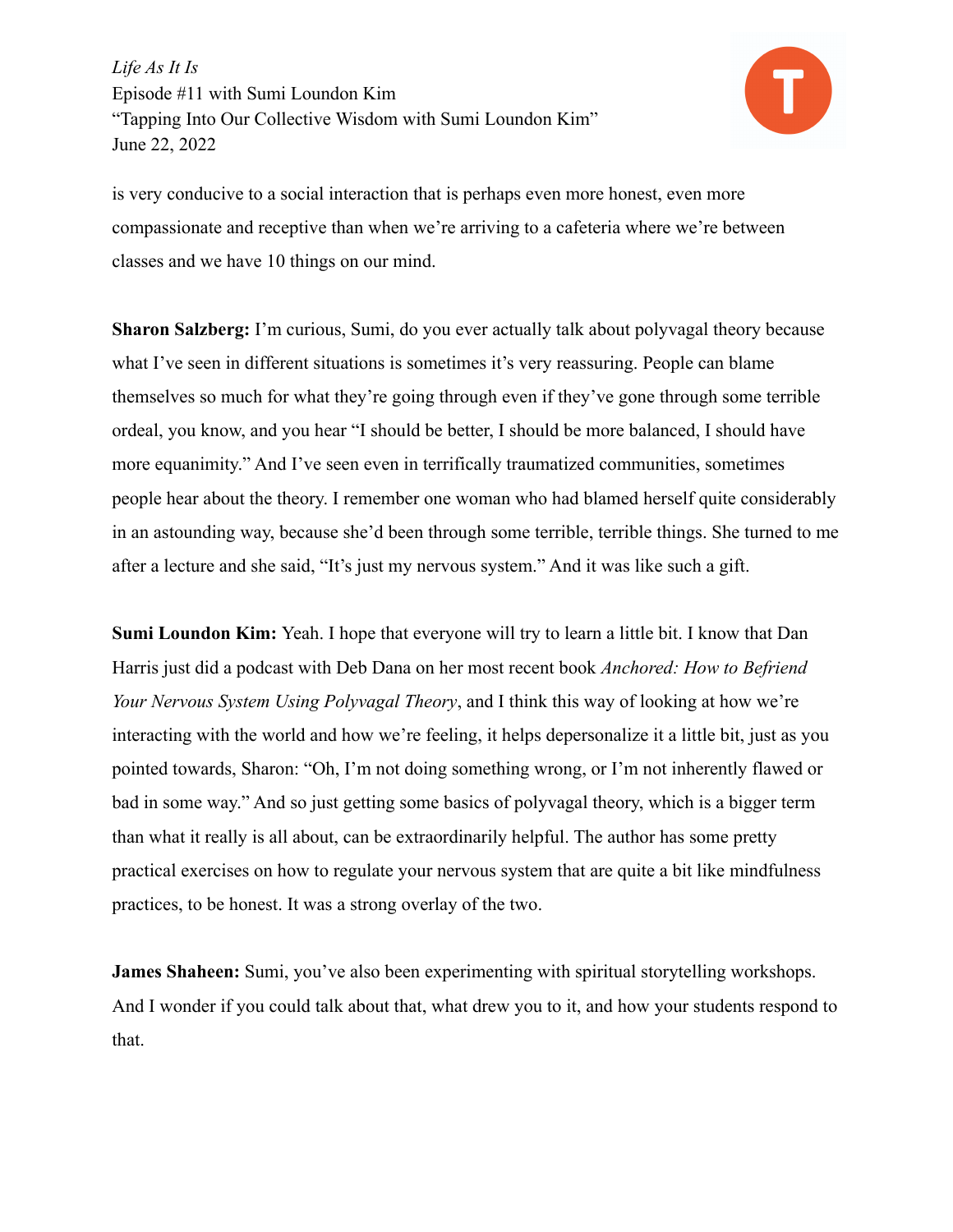

**Sumi Loundon Kim:** I'm trying to think about what types of activities we can do when we gather together for an evening session that would help to foster meaningful relationships and intimacy. I have noticed when I'm in other religious spaces that the practice of witnessing in which a member just an average member of the community gets up and shares a personal story, how moving that can be, and also the stories of my teachers, like Sharon and others, how it brings points alive and humanizes things and makes some of the teachings feel much more accessible for me. So I wondered whether we could bring storytelling into Buddhist spaces and how we might do that and whether it would even work. So I asked the great internet God, Google, is there a program already out there and stumbled across the amazing work of a Catholic lay teacher named Celeste Mueller, who wrote an article, "Create Sacred Space with Stories: Storytelling as a Formation Tool and Spiritual Practice." And it's remarkably Buddhist in the way it works. It's a workshop that she's developed over 20 years. So I took the basics of how she does it, I amped up the meditation part of it, and I tried the first run of this workshop with the Yale students. I made a few strategic errors, so it didn't go quite as well as I hoped it would. But the students did seem to enjoy writing a reflective moment and sharing that with their peers. I made some adjustments to the workshop and then offered it to the Wonderwall Sangha online a couple of weekends ago. And those numbers are much more experienced with meditation practice and with dharma practice. It was an online program, so that was a little bit different, and it went amazingly well. I couldn't even believe how powerful the stories were and how much I fell in love with the person reading it, each person. It created a sense of intimacy that couldn't even be gotten from a several-hour conversation with somebody. It was just wonderful. And several of the participants said, "I'm bringing this back to my sangha because this is an amazing way of getting to know each other and to learn from each other." So I really hope we'll incorporate more of this in building community.

**James Shaheen:** What were the stories like? People were reading stories about their practice or about their search?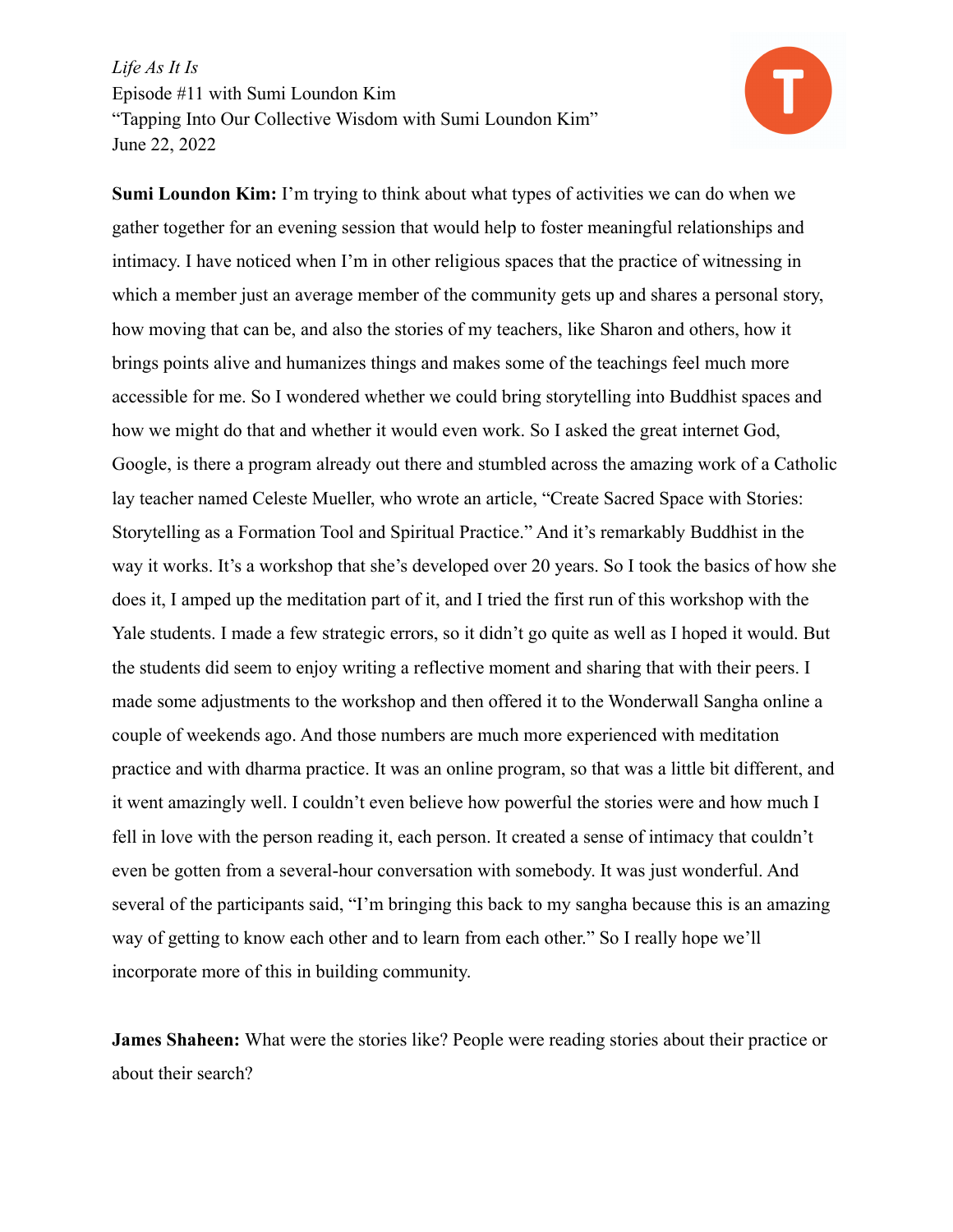

**Sumi Loundon Kim:** The premise is we have the participants do about maybe 20 minutes of guided meditation and then drop into that quieter space question: What memory of an event from my spiritual path would like to be shared? and just allow the deeper self, the higher self, the subconscious, whatever to see what bubbles up. And you're encouraged to take pretty much what first bubbles up, even if your ego says, "That's not important. Oh, that doesn't make me look good. I've had much more profound insights than that one." So you just take that first one, first thought best thought, and then take about 15 minutes to write out what you smell, what you heard, what you saw, what was said, how you felt, and then we do mindful sharing of each story. So some of the stories were often from people's youth. One woman shared how she had been on a retreat. I think it was in the 1970s. She was feeling pretty depressed. Someone said, "Why don't you take a walk along this forest path and just listen for the sound of the waterfall? You'll get to the really pretty spot, and you can just spend some time there." So she kept listening for the sound of the waterfall. She gets there, and she really takes in the beauty of the spot. She goes into great detail in her narrative. And she starts to feel much better. Something lifts from the burden that she was feeling. As she walks back to the practice center, in the middle of the trail that she had just walked was a paper bag with three apples in it. She's looking around. Who left it here? She couldn't find the owner. Was it accidental, deliberate? She decides to pick it up, she brings it back to the dharma hall before the evening session, and she hands each apple to three people that she feels most connected to. And that's the end of the story. It was just so sweet. You just had to listen.

**James Shaheen:** That sounds like a pretty amazing session. I mean, no wonder people are taking it back to their sanghas. Something else that you've been experimenting with are horizontal structures of community. I imagine that's a flatter organizational structure or a more decentralized authority. Can you say something about that?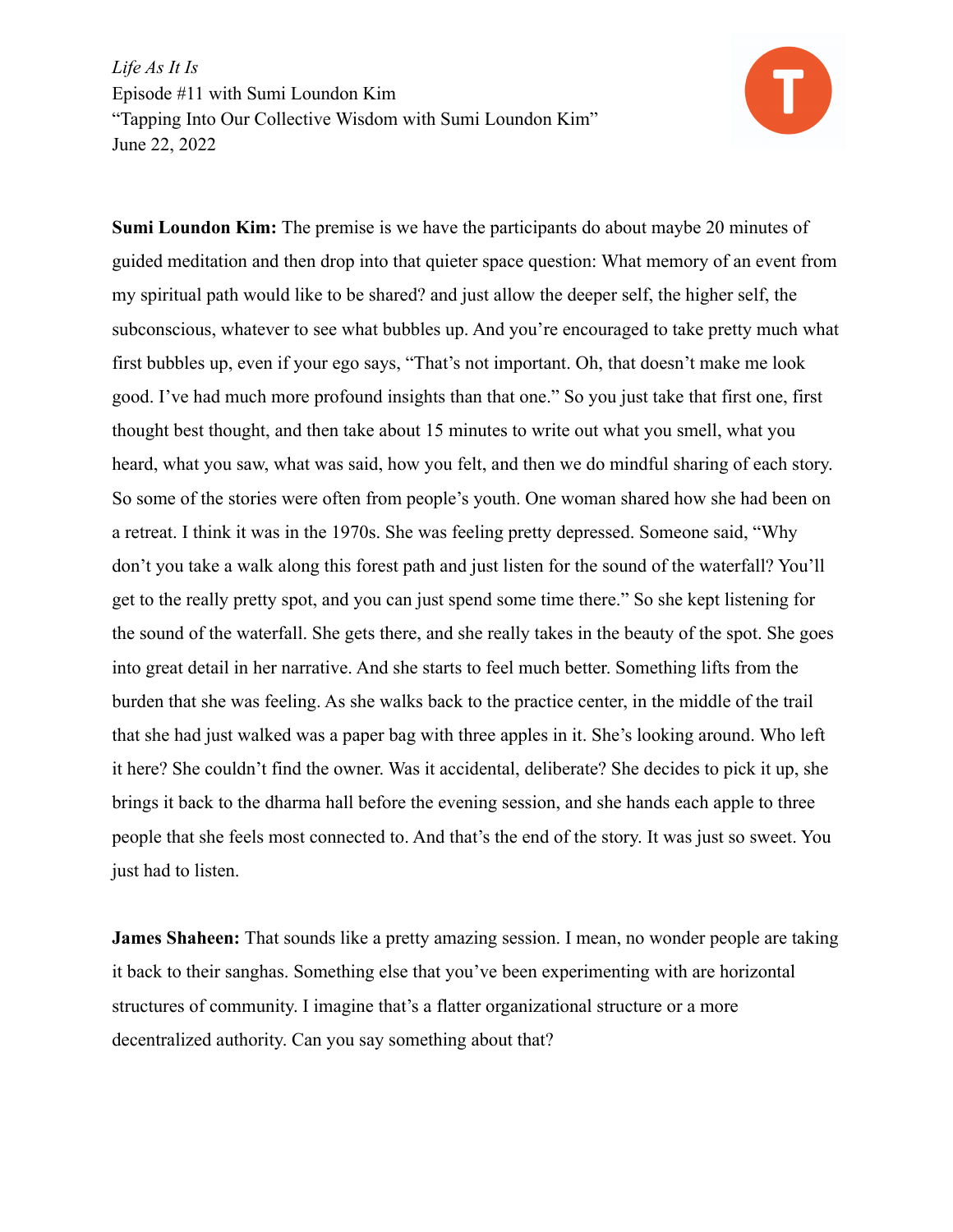

**Sumi Loundon Kim:** I am playing around with how time is spent between teachers and students. Previously, it had been very much me in the teacher spot or other teachers in the teacher spot, and then we share the best of what we know with the students and try to give them something. And that had some beneficial effect. Definitely, students are learning, but I could often feel like the energy of the room was sleepy. And I myself in that format found that I don't actually remember very much of what's taught and that I tended to remember lessons best when I was in conversation with other people. Sometimes it was something someone else said that would be striking and something I would learn. And often it would be that something popped out of my mouth that I didn't even know I thought. I'd be like, "Oh, that's pretty important," or "Oh, that's pretty good." Those things I remember because I have an ego. So I thought, could we find ways for students? Many of them are very interesting people. Could we find ways for students to talk about a subject together and co-teach and co-learn in a more lateral way than me, the expert, in a more hierarchical mode, teaching them, the novices? So I've been learning some workshop formats that are conducive to group sessions. One of them that the students absolutely loved was the fishbowl format. People are familiar with that. And another one is the open space. It's called Open Space Technology, but I think that's overinflated, so I call it the open space method. So these are group facilitation practices that can be used across a wide range of settings, but it works really well in Buddhist spaces as well. The students have responded tremendously to that. I think that while teachers have great wisdom, there is a place for collective wisdom. And I'm often surprised by how wise the people in the room are and they have a lot to offer each other and me as well.

**James Shaheen:** Have there been any issues with that, or has it simply worked smoothly?

**Sumi Loundon Kim:** It's worked very smoothly. There was one moment where I thought—with the open space method, the topics are chosen by the people in the room, and a good number of students wanted to do the topic of loss. And so students went to different corners of the room for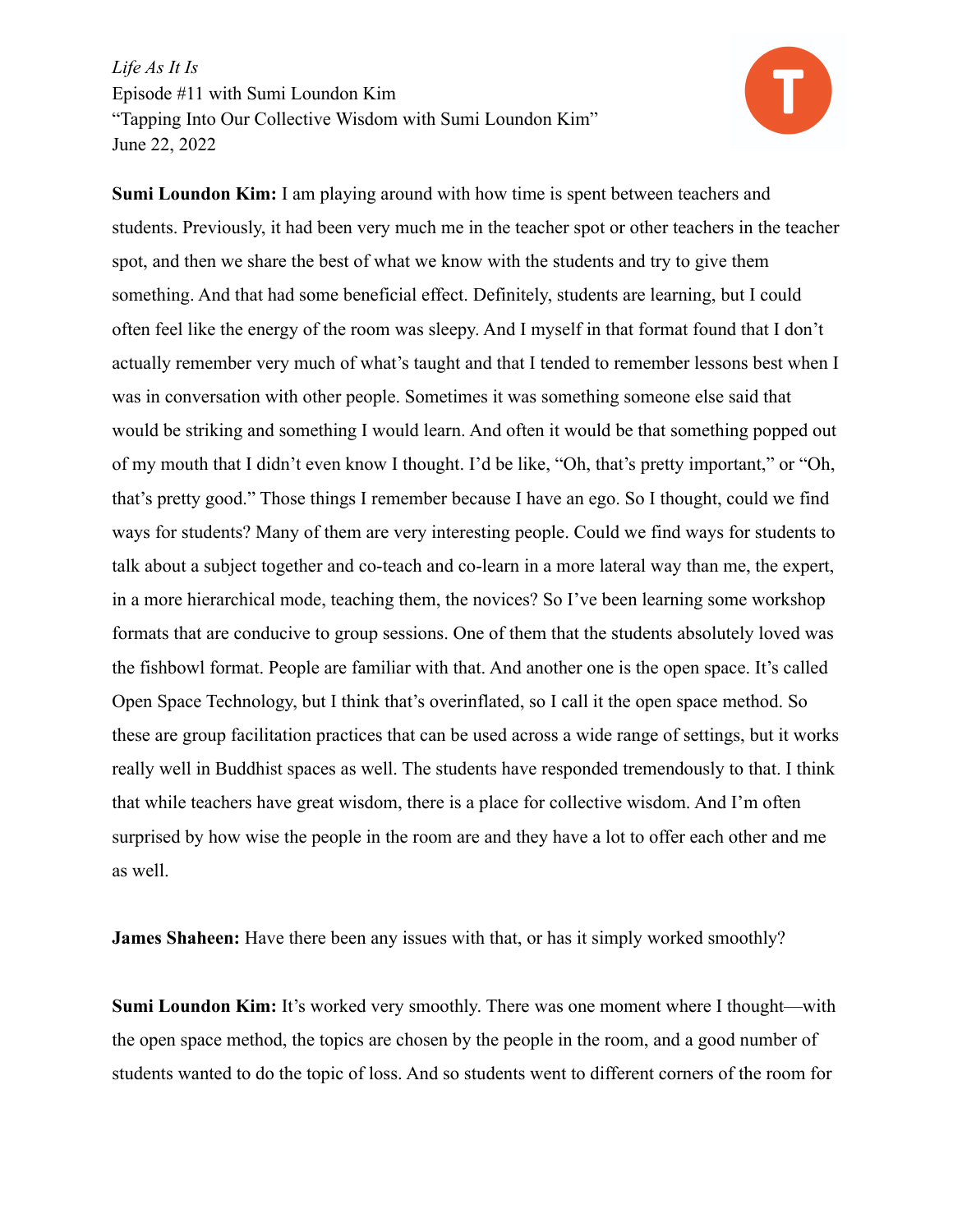

the different topics, and I kind of kept my ear out for the students who were talking about loss. Sure enough, some people were crying. And that's when I realized that they didn't have enough experience in helping others with grief, unprocessed grief, so I saw the limit right there, like this is where a professional would be very helpful. So I went over to the group, and I gave each one of them my card and said, "Call me if you would like to work on this." So that was one little exception.

**James Shaheen:** Right. You also, I think, count among your influences, the writer and activist Parker Palmer. Would you like to say anything about that?

**Sumi Loundon Kim:** Yeah, I did some reading. Again, thank you pandemic for providing time for further learning. So Parker Palmer is an educator who came out with a book called *The Courage to Teach*, and it's remarkably Buddhist. In my view, anything that's brilliant is remarkably Buddhist, so I think that says something about our tradition. So he talks exactly as I've laid it out that traditional education is very hierarchical, where you have the expert transmitting knowledge about the subject to the neophyte. He then explores the limitations of that, the ways that that can inadvertently embody rigid power structures and not be of benefit either for the teacher or for the students. And so he proposes—this is 30 years ago—taking that top-down and turning it sideways so that instead, if you wanted to visualize it, you have students circle around the subject at hand being in the middle, and that the students looking at the subject in the middle with facilitation and guidance from the instructor (there is a role for the teacher) begin talking about the subject with each other and learning from each other. And the teacher participates as well. That's another way of learning. It might take a little bit longer, but it's far more memorable. And it's richer and more nuanced. I also think it probably builds relationships as well. So I do a lot more of that myself. I often outline some initial ideas on a topic, let's say it's on solitude, give them a few ideas to work with, break students out into small groups, and then have them work with each other on it. And that has felt very successful.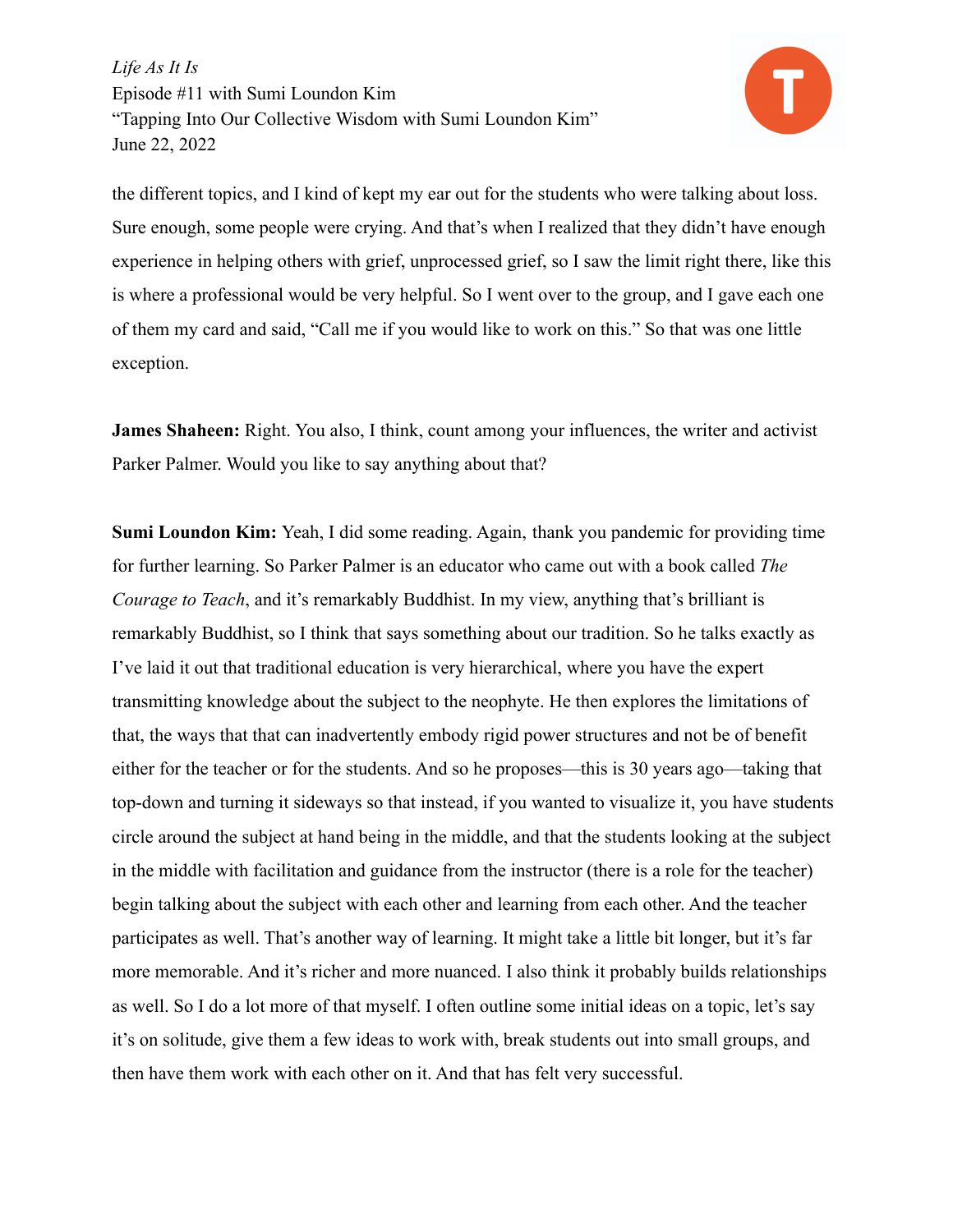

**James Shaheen:** So I think that there are a few things as painful as watching a sangha unravel, we've seen this happen and people are left adrift. And sometimes that alienates them, and they don't want to come back to community, but many do want community and they want to rebuild. I was wondering if you had any thoughts on how new forms of sangha can evolve to meet the needs of those people, or all of us, really, because this is one big experiment in so many ways. It's a hard one, I know.

**Sumi Loundon Kim:** That is really hard. I also think it's a perennial struggle. It's not my area of expertise in some ways.

**James Shaheen:** But it does sound like you're trying new things that are really tightening communities and making them more welcoming places where these things are perhaps less likely to happen because people would feel the freedom or enough of a comfort level to speak up. Or if you're asking them to participate in the ways that they're participating, whether it's telling a story or being involved in selecting the topic. I mean, I know that the teachers and the professionals are going to know more than the students, and so there's a certain natural hierarchy there. But you seem to be wanting to offer some balance to that structure.

**Sumi Loundon Kim:** Oh, I see. I think you answered the question. I love that.

**James Shaheen:** Well, I thought of that only because I've been listening to you for the past hour, so this sort of comes to me. I was wondering if that's on target.

**Sumi Loundon Kim:** I think that is really on target. I'll just jump off of what you said there. That was fantastic. I came across an interview with Laurie Santos from Yale. This is a New York Times article from February of this year. She made this really interesting observation that there's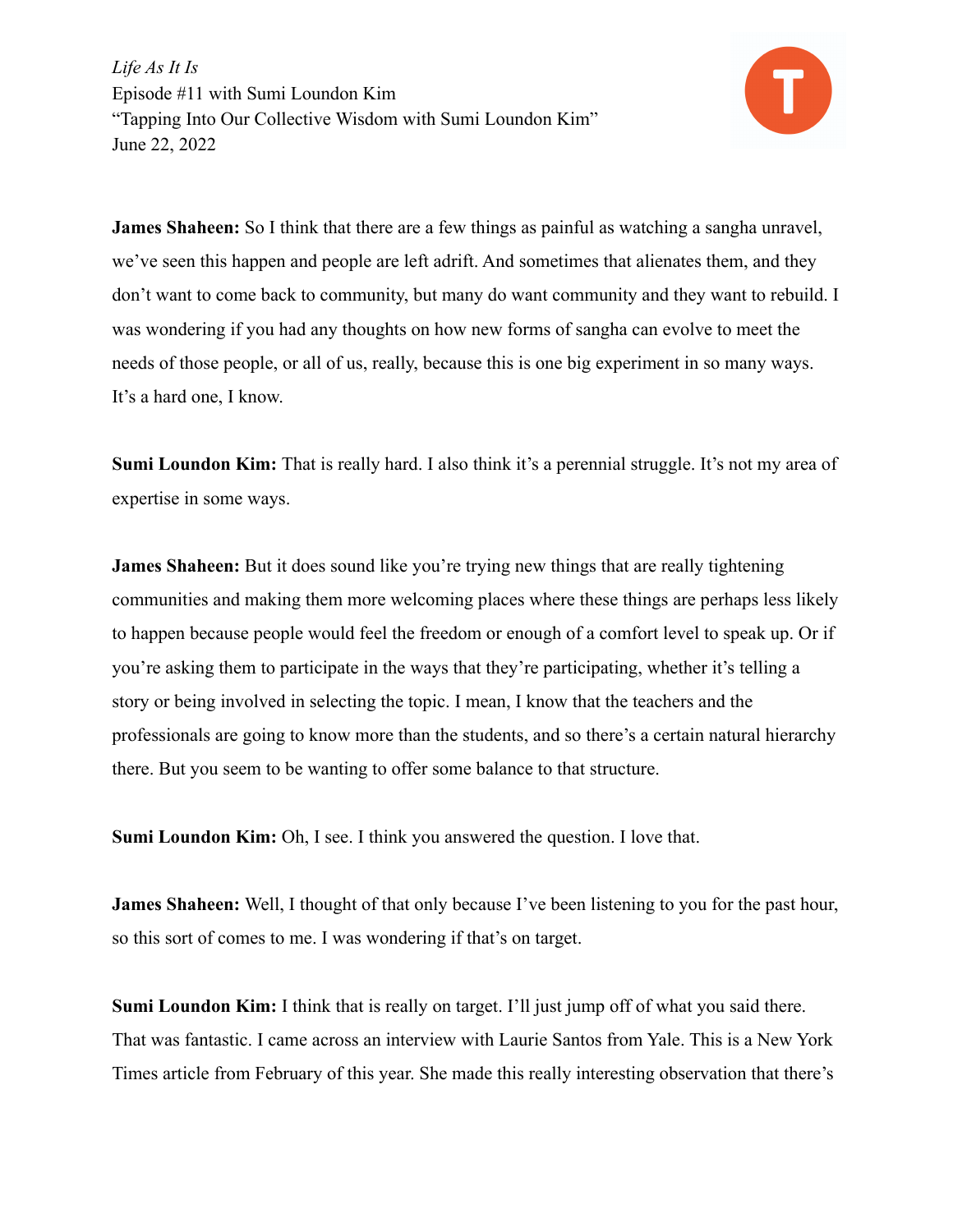

lots of evidence that religious people are happier overall. And then she goes on to ask: Are they happier because of the beliefs of the system? Or is it the spaghetti suppers, the donating to charity, the participation in volunteer stuff? She says that the research shows, in as much as those two things can be divided out, that it's probably the doing stuff together that's the real generator of feelings of happiness. So I looked at that, and my eyes popped out and I thought, how could we implement this on the ground? So for the rest of the spring semester, I deliberately created stuff for people to do and handed that over to them. So for example, we needed to build a shoe rack. We needed to keep track of the library books being checked out. Lots of other small tasks. And even though it would have been considerably more efficient for me to just do it myself, I experimented with asking people to do various things, and they were very happy to, and just supporting them as they did it, usually imperfectly. But the end result was that when they walked into the entryway, they got to see my shoe rack. I built that shoe rack. Other people benefit from that shoe rack. And so they feel like the community is theirs. And so I now think that having people do stuff and do stuff together in Buddhist community could be a really powerful way of getting more participation. I just ran across something from Ravi Mishra, who is the next-next-generation. I like to think of myself as a next-generation, but he's clearly younger than me. So he might even be the next-next-next generation. This is from *Lion's Roar*'s "The Next 40 Years." He suggests that the future of Buddhism is partly around cultivating fellowship. He shares that in the three years that he's been part of a particular Zen center, that he really only knows a handful of the people there. And he says that we really need to develop fellowship if Buddhism is to have a future. And funnily enough, he says, "By participating in potlucks, volunteering, even casual nights out together, we can foster genuine connection and community in our sanghas." So it might feel uncomfortable, I think, for some people, especially people who come from churches, where maybe they hadn't had a good experience to do some of these things. And sometimes people come to Buddhist spaces because it does offer a refuge of quiet and self-reflection, where you're not forced to have a lot of social contact, especially if you're not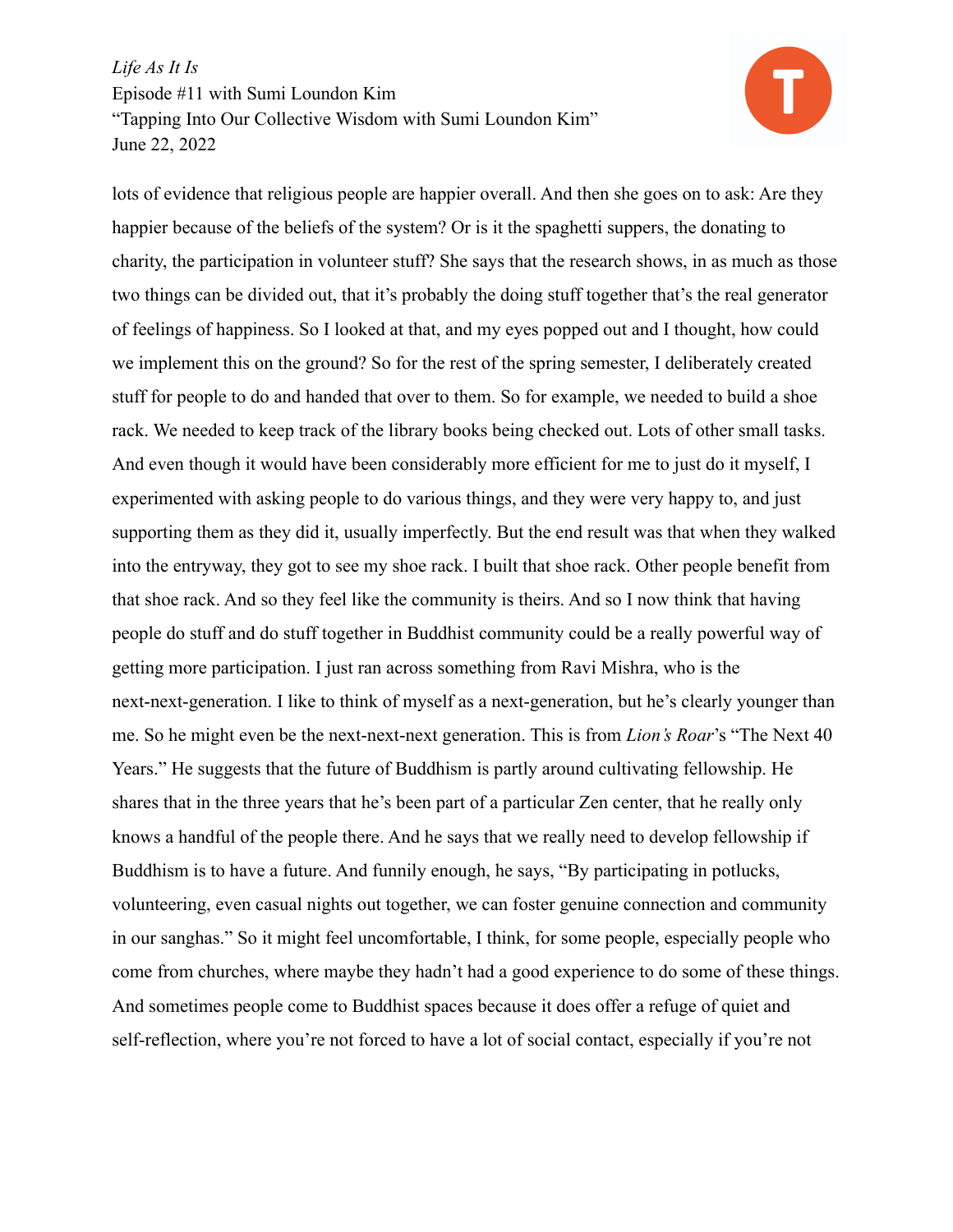

feeling well and you just really need to spend time with yourself. But I think there's room to do more of this in our communities to build community.

**James Shaheen:** That's wonderful.

**Sharon Salzberg:** Just as an aside, Sumi, did you know Parker Palmer and I do a webinar together about once a month?

**Sumi Loundon Kim:** Are you kidding?

**James Shaheen:** That's why you were smiling, Sharon. I was going to ask you because your face lit up when Sumi mentioned him.

**Sharon Salzberg:** Our running joke is that he keeps saying he's getting more Buddhist, and I keep saying I'm getting more Quaker. It's the Wellbeing Project, and it's all up online. It's really an organization that's attempting to serve international humanitarian aid workers. It's a very international community.

**Sumi Loundon Kim:** Oh my gosh, wow. I love that the two of you are together.

**Sharon Salzberg:** So when James and I were originally talking about this podcast, we saw it as a way to talk to people about how they're getting through these times and the pandemic and isolation or working outside the home in some kind of treacherous ways. How do you see sangha and spiritual friendship supporting us in facing the crises of our world today?

**Sumi Loundon Kim:** Yeah, that's a really important question. A lot of people I know who are working on the climate crisis, what they're noticing is that they need to work with the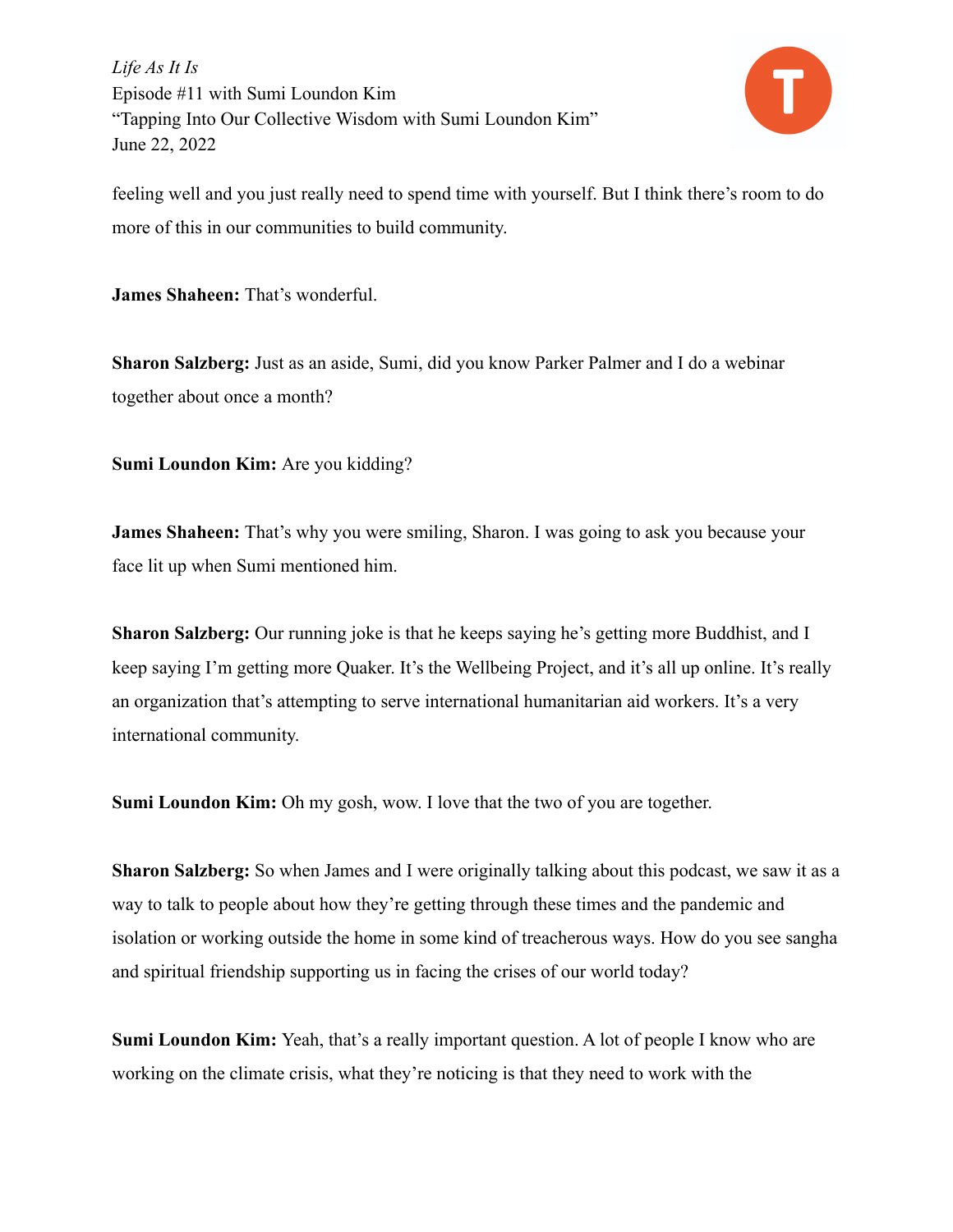

psychology of the reaction to the climate crisis in order to make any progress. And so people, for example, at the Yale School of the Environment are looking at how we deal with grief, despair, the ways in which people can get completely flooded and then shut down when they begin to learn the reality of what we're facing. The same happens for people working in areas of social justice and racial justice. The structures are so enormous and entangled that it can feel impossible. And so people lose any sense of agency and feel immobilized by that. And so here is where I think Kritee Kanko's work is so helpful. She posits that to meet the climate crisis and to begin to move the needle on that—that's her area of specialty, but this applies to all other threats and major challenges—we create islands of resilience. These islands of resilience are small communities of seven to eight people. They're friends. They're friendships. I wouldn't even use the word "communities." It's a group of people. You get together once a week and have a meal together, meditate together, talk together, get to know each other. We might say that friendship is one-to-one, and communities are multiple friendships in which everybody knows each other. So these small islands of resilience. And that's where we may have some hope. We feel that I can't do this alone. But I can do it when I have seven other people near me. And together, collectively, we might be able to do something, support each other, be a refuge and a support when we do feel down, that we could actually make some progress little by little. And if each person is part of a small island of resilience and we have multiples of these, then I think the situation might feel more workable. So I think this is a very practical solution to addressing issues around grief and despair and becoming frozen in the face of these threats.

**James Shaheen:** Sumi Loundon Kim, thanks so much. It's been a pleasure. We like to close these podcasts with a short guided meditation, so I'm going to hand it over to you, Sumi, to lead that meditation.

**Sumi Loundon Kim:** Wow, what a wonderful way to end. I love it. Alright, everyone. I welcome you to lower your gaze or close your eyes. Bring some length along your spine. Draw